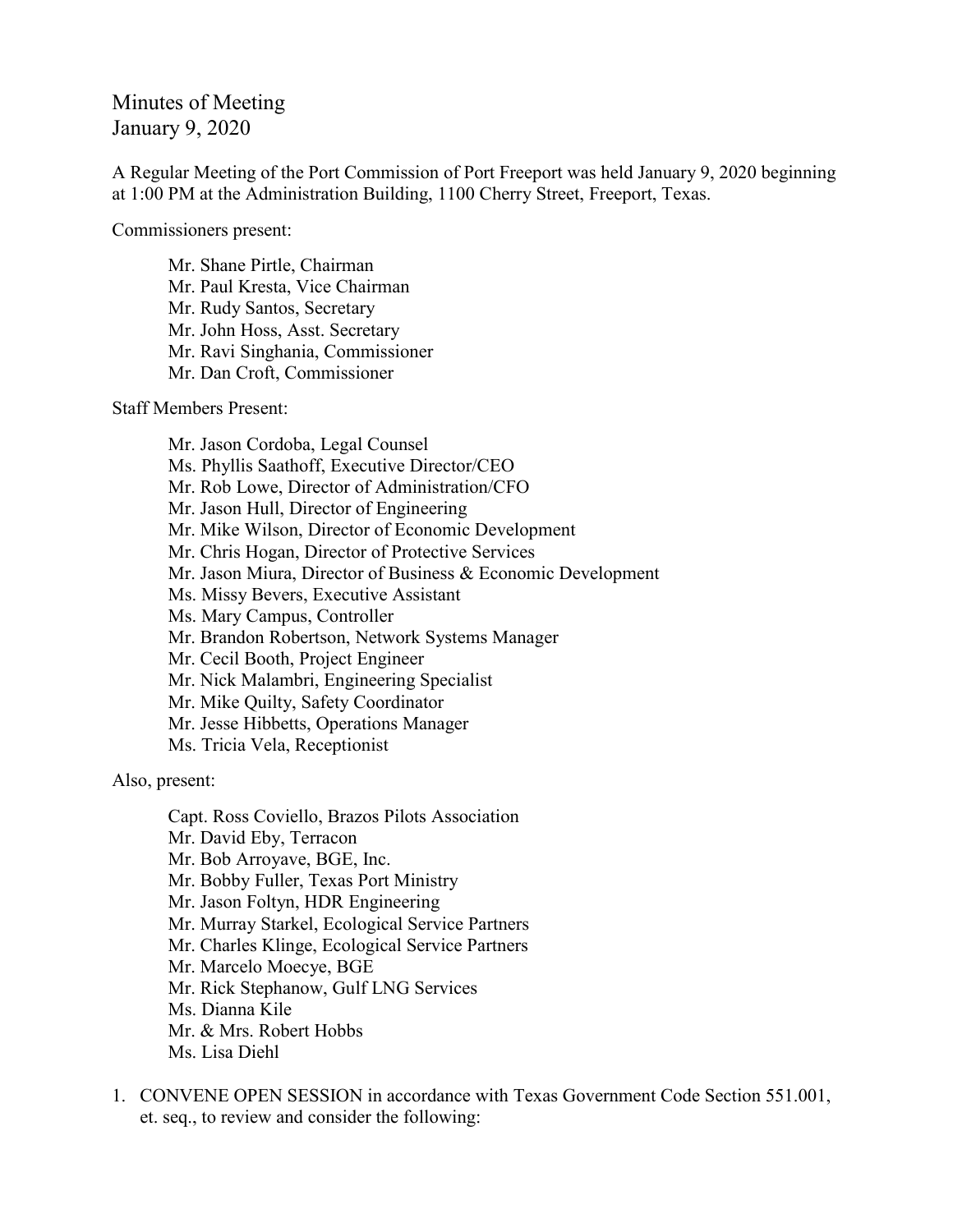- 2. Invocation Mr. Bobby Fuller, Texas Port Ministry
- 3. Pledge of Allegiance: U.S. Flag & Texas Flag
- 4. Roll Call Commissioner Pirtle noted that all Commissioners were present.
- 5. Safety Briefing Mr. Mike Quilty, Safety Coordinator
- 6. Approval of minutes from the Regular Meeting held December 12, 2019.

A motion was made by Commissioner Hoss to approve the minutes as presented. The motion was seconded by Commissioner Croft with all Commissioners present voting in favor of the motion.

7. Receive report from Executive Director/CEO and/or Port staff on activities and matters related to administrative affairs. Port tenant updates, USCOE, rail matters and meetings, AAPA Committees, leases, contracts, upcoming Port and civic events and other related administrative affairs.

Ms. Saathoff gave an update of ongoing matters in Washington, DC. She also shared a picture of a full harbor December 30 with two LNG ships in Berth 2, two LPG ships in Berth 3, at least three chemical tankers, an inbound Ro/Ro ship, container ship, aggregate ship and steel ship. The Brazos Pilots recently reported the Port saw 1,034 vessel calls in calendar year 2019 which is more than a 10% increase over the prior year. Continued increase is expected for 2020 based on increased activity from the Freeport LNG terminals as Trains 2 and 3 are put into commercial operations. BG Owen approved the Memorandum of Agreement for the technical assistance for the FHCIP and in doing so, delegated his signing authority to Col. Vail at the District office. A special meeting will need to be held to approve the agreement and return it to the Corps by January 15th. After a brief discussion, the board elected to hold the special meeting Monday, January 13 at 8:00 a.m. The Brazos Pilots announced their elections of officers with Capt. Daniel Blanton elected President, Capt. Matthew Krohn - Vice President and Capt. Billy Burns – Treasurer. Mr. Miura gave a brief update regarding IMO 2020 and the Jan 1 worldwide requirement for ships to be operating with scrubbers, using low-sulfur fuel or have engines that use other "clean" fuels. The USCG is the federal agency that is responsible for compliance enforcement for U.S. ports including Port Freeport.

8. Receive report from Commissioners on matters related to meetings and conferences attended, Port presentations and other related Port Commission matters.

Commissioner Singhania reported attending the Rail District meeting.

Along with Ms. Saathoff and Commissioner Hoss, Commissioner Pirtle reported attending the Rail District engineering meeting. He also attended Friends of the River meeting.

Commissioner Hoss inquired about moving forward with the maintenance dredging of the mouth of the San Bernard River since it is naturally open and requested an update on the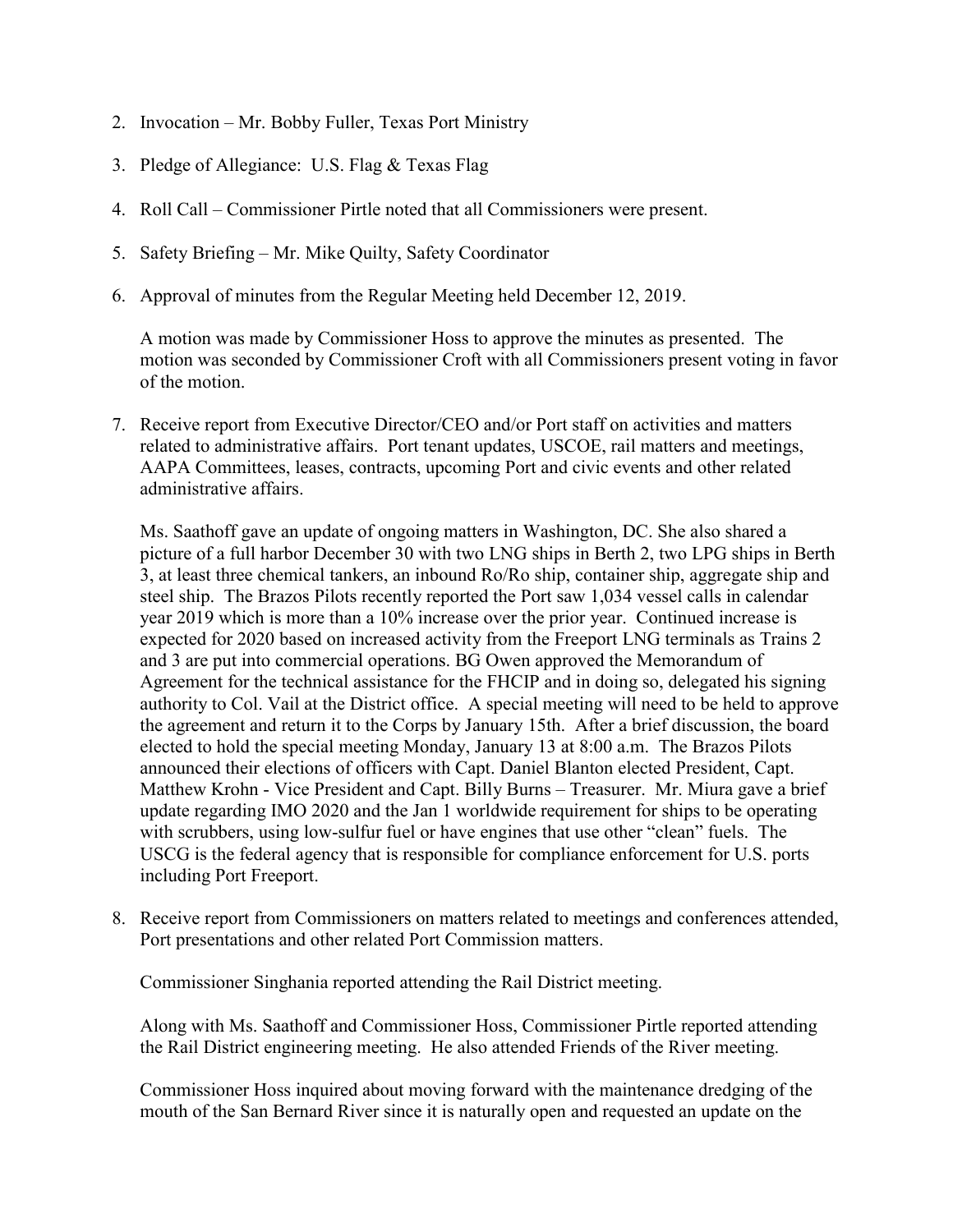channel dredging currently taking place. Mr. Hull first noted the area of the San Bernard River that is maintained by the Corps of Engineers and the area that is not. Without a permit, no one can touch the dredging. Regarding the current entrance channel maintenance dredging, Mr. Hull stated Manson began dredging in November with the dredges Bayport and Newport working together on the project. The Newport is currently under repair but will return. Estimated completion is February.

- 9. Public Comment Ms. Lisa Hobbs addressed the Board regarding her residence at 214 E.  $7<sup>th</sup>$ Street in Freeport.
- 10. Approval of financial reports presented for the period ending November 30, 2019.

Mr. Lowe gave a brief presentation regarding November financials, and update to the Commission.

A motion was made by Commissioner Singhania to approve the reports as presented. The motion was seconded by Commissioner Hoss with all Commissioners present voting in favor of the motion.

11. Discuss and consider award of contract to Covenant K9 Detection Services for security canine contract services.

Mr. Hogan stated that staff submitted a scope of work for security canine contract services to seven firms and received three quotes in return with the lowest bid submitted by Covenant K9 Detection Services in the amount of \$28,500. The services include detection of narcotics, explosives, firearms, as well as vapor (explosives and movement). It also acts as a visual deterrent to discourage criminals from attempting to transport contraband through the Port. The contract runs through September 30, 2020. Staff recommends approval of the contract and requests authorization for the Executive Director/CEO to execute said contract.

A motion was made by Commissioner Kresta to approve the contract as recommended by staff. The motion was seconded by Commissioner Hoss with all Commissioners present voting in favor of the motion.

12. Approval of a Professional Services Agreement with Ecological Service Partners to prepare a report for Port owned properties to be used as potential compensatory mitigation sites for an amount not to exceed \$175,000.

Mr. Hull stated a proposal was submitted by Ecological Service Partners in the amount of \$175,000 and added that the budgeted amount for this project is \$150,000 so the proposal does exceed the budget. The committee reviewed this proposal and recommended it go to full Board for consideration. The proposal includes an assessment of all Port-owned property to determine which areas are the best for potential mitigation sites. The soil will also be evaluated to determine which area best matches sediment on PA 85. Once that is determined, an analysis will be done to determine the best way to remove sediment and place it in the mitigation site. Mr. Hull noted there is no permitting, engineering documents or specs prepared under this contract. It is an evaluation only. Mr. Murray Starkel with Ecological Service Partners gave a brief rundown of his background experience and reiterated the scope of work for this project to recommend which site is best suited to move forward with.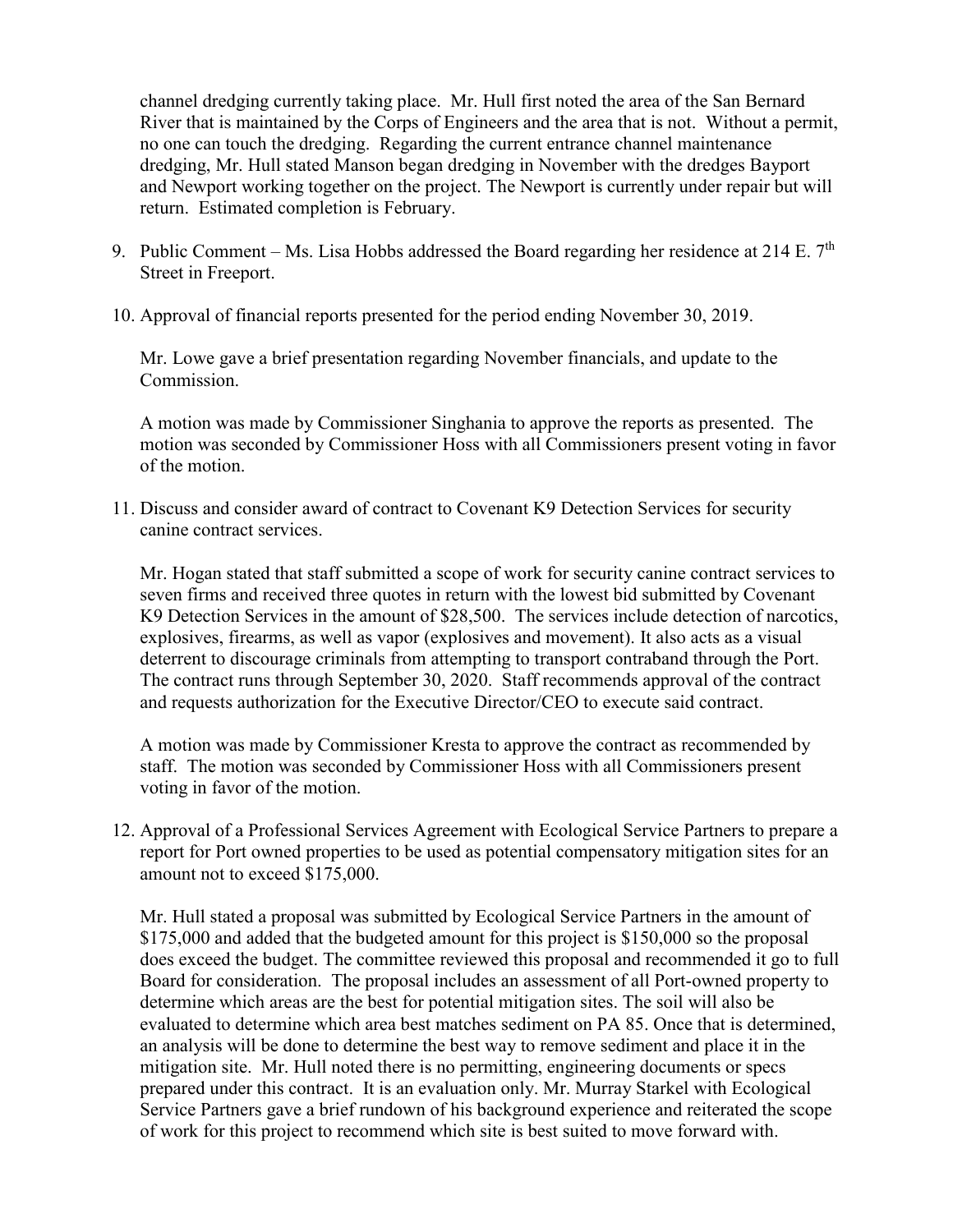A motion was made by Commissioner Hoss to approve the agreement. The motion was seconded by Commissioner Singhania with all Commissioners present voting in favor of the motion.

13. Approval of Executive Director/CEO and Commissioners travel for the months of January – May 2020.

Ms. Saathoff anticipates traveling to Washington to further promote the channel project and other matters as well as attend the National Waterways Conference Legislative Summit and the AAPA Spring Conference, both to be held in March. The AAPA Commissioners and Governing Ports Seminar will take place in May, and Ms. Saathoff will be speaking at the Urban Counties Conference January 15-16 and will be traveling to the East Coast for customer meetings.

A motion was made by Commissioner Croft to approve the travel. The motion was seconded by Commissioner Santos with all Commissioners present voting in favor of the motion.

- 14. EXECUTIVE SESSION in accordance with Subchapter D of the Open Meetings Act, Texas Government Code Section 551.001, et. seq., to review and consider the following:
	- A. Under authority of Section 551.071 (Consultation with Attorney) for discussion regarding:
		- 1. Consultation with attorney to discuss potential litigation.
		- 2. Consultation with attorney and discussion regarding legal matters arising out of Texas Transportation Code, Title 4 Navigation, Subtitle A Waterways and Ports, Chapter 52 Texas Deepwater Port Procedures Act.
	- B. Under authority of Section 551.072 (Deliberation Concerning Real Property Matters) for discussion regarding:
		- 1. The potential exchange, lease, or value of real property located at Port Freeport, including but not limited to Parcels 7, 8, 10, 26, and 37.
		- 2. Discussion regarding the potential exchange, lease or value of real property located in Freeport, Texas, including but not limited to the area known as the East End of Freeport and bordered by or adjacent to the following streets: FM 1495; East 2<sup>nd</sup> Street; Terminal Street and East 8<sup>th</sup> Street in Freeport, Texas.
		- 3. The potential purchase, exchange, lease or value of real property located at Port Freeport, including but not limited to the real property located at and contiguous to Berths 1, 2, 5 and 7.
		- 4. The potential exchange, lease, or value or real property located by Port Freeport, including but not limited to Parcel 14.
		- 5. The potential exchange, lease, or value of real property located at Port Freeport, including but not limited to Parcels 4, 5, 6, 9, 14, 19, 27, 31, 34, 35 and 38.

15. RECONVENE OPEN SESSION to review and consider the following: